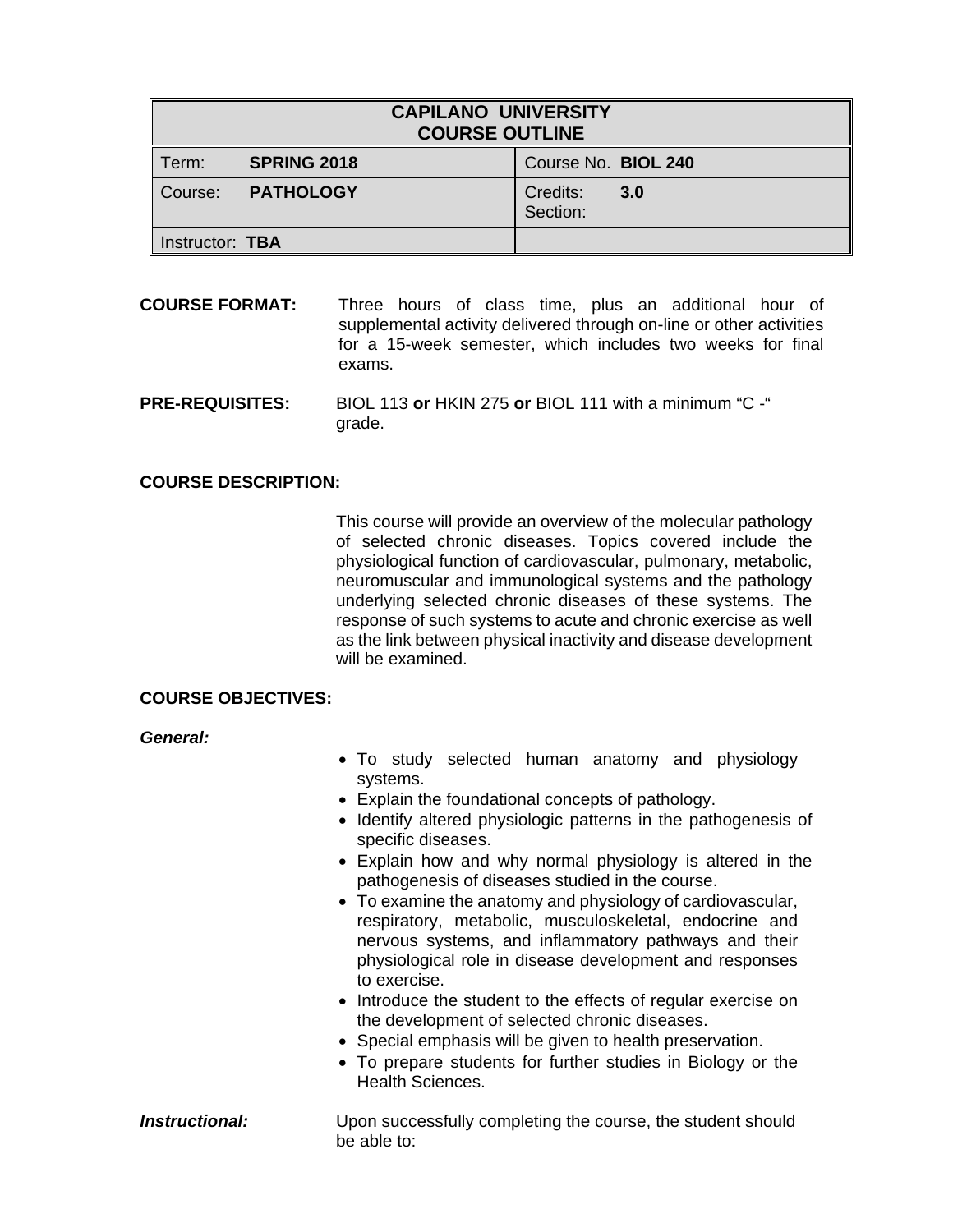- Explain the role of pathophysiology in the diagnosis and treatment of disease.
- Describe the common cellular changes underlying disease processes.
- Explain the mechanism, types and effects of inflammation.
- Describe the healing process.
- Explain an understanding of the structure and function of the organ systems discussed in class.
- Describe and compare the etiopathology, manifestations and treatment of selected topics.
- Interpret results of laboratory tests used to measure physiological processes.
- Apply an understanding of the physiological basis of chronic disease as it relates to a sedentary lifestyle.

# **REQUIRED COURSE MATERIALS:**

| Textbook:                  | Porth's Pathophysiology: Concepts of Altered Health States<br>Lippincott Williams & Wilkins; 9 edition (Oct. 22 2013).                                                                                              |
|----------------------------|---------------------------------------------------------------------------------------------------------------------------------------------------------------------------------------------------------------------|
| <b>Selected Readings:</b>  | Readings will be assigned throughout the term.                                                                                                                                                                      |
| Recommended:               | Marieb, Elaine N. and Katja Hoehn. Human Anatomy and<br>Physiology, 8 <sup>th</sup> ed. San Francisco: Benjamin Cummings,<br>2010.                                                                                  |
| <b>Other Useful Texts:</b> | Durstine, Larry, et al. American College of Sports Medicine's<br>Exercise Management for Persons with Chronic Disease and<br>Disabilities. 3rd ed. Baltimore, MD: Lippincott, Williams and<br><b>Wilkins, 2009.</b> |

# **COURSE CONTENT:**

| <b>Week</b>    | <b>Topic</b>                                    |
|----------------|-------------------------------------------------|
|                | Introduction/Foundational Concepts of Pathology |
| $\overline{2}$ | Cellular pathologies                            |
| 3              | <b>Inflammation &amp; Oxidative Stress</b>      |
| 4              | Immunopathology                                 |
| 5              | <b>Endocrine Pathology</b>                      |
| 6              | <b>Endocrine Pathology</b>                      |
| 7              | Metabolic Syndrome & Diabetes                   |
| 8              | Muscular and Osteopathology                     |
| 9              | Fluid and hemodynamic disorders                 |
| 10             | Cardiovascular pathology                        |
| 11             | Respiratory pathology                           |
| 12             | <b>Renal Pathology</b>                          |
| 13             | Neuropathology                                  |
| 14             | Final Exam Period (Dates TBA)                   |
| 15             | Final Exam Period (Dates TBA)                   |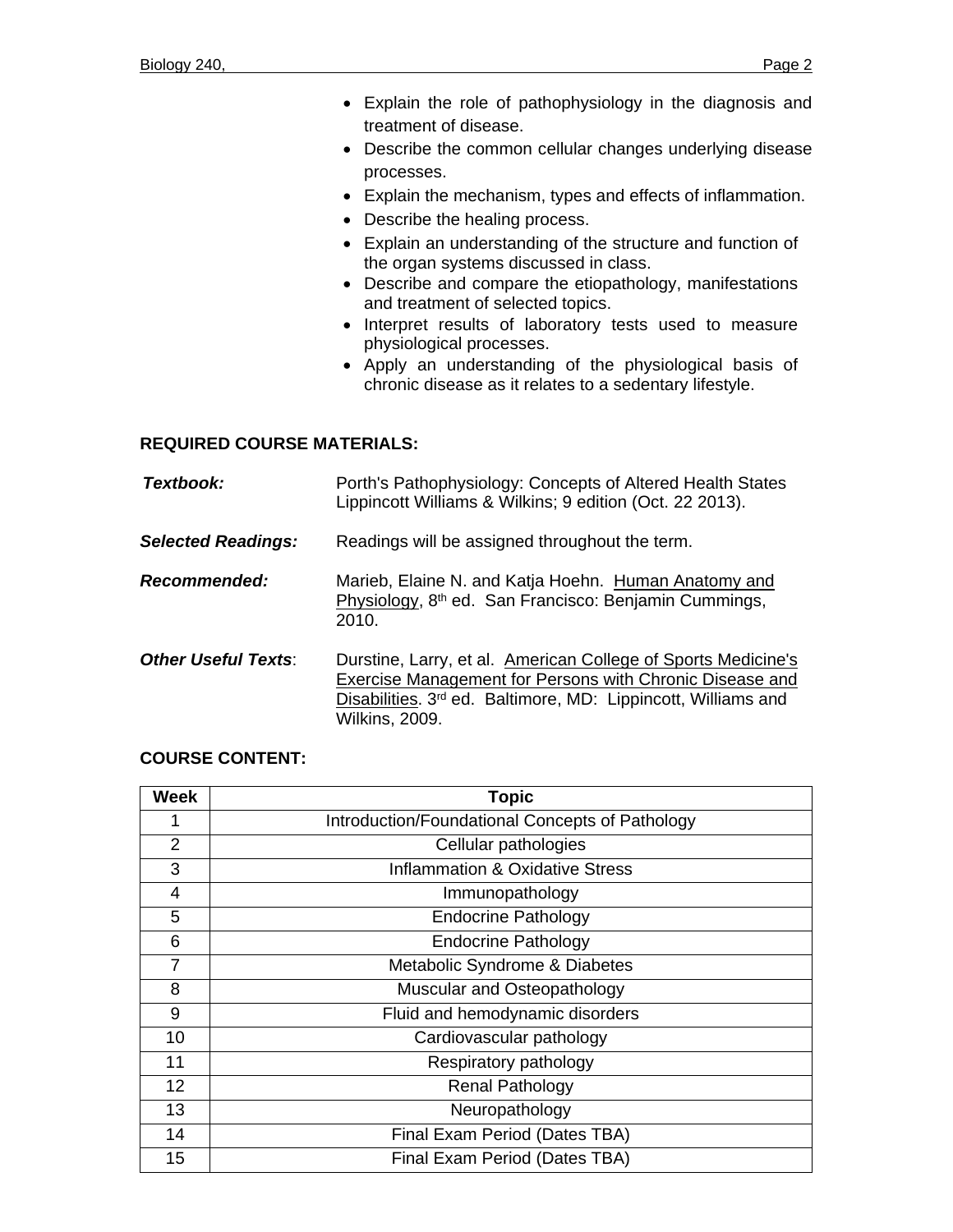# **EVALUATION PROFILE:**

Final grades for the course will be computed based on the following schedule:

| Midterm Exam 1                  | 25%  |
|---------------------------------|------|
| Midterm Exam 2                  | 25%  |
| Case Study                      | 10%  |
| Final Exam (Cumulative)         | 35%  |
| Participation & Professionalism | 5%   |
| I TOTAL                         | 100% |

Exams include multiple choice, short answer and essay-type questions. All material presented in class, assigned readings and  $4<sup>th</sup>$  hour activities are testable. The final exam will be cumulative.

Students will be given a medical case study and will identify the condition or disease, basing diagnosis on identified risk factors and symptoms ascertained from the study. Students will then apply the principles of exercise physiology and its relation to chronic disease and prepare a working recommendation of how one might ameliorate unique disease pathologies, and such recommendations/findings will be written up as a technical report.

The grade for class participation is based on both the frequency and the quality of the student's comments, questions and observations, with the emphasis on quality. The quality is determined by, among other things, the relevance, insight, and clarity of remarks. Students can expect that more than 2 absences without proof of valid circumstance will result in a reduced participation mark.

**GRADING PROFILE:** Letter grades will be assigned according to the following guidelines:

|  | $\parallel$ A+ 90 - 100% $\parallel$ B+ 77 - 79% $\parallel$ C+ 67 - 69% $\parallel$ D 50 - 59% |  |  |
|--|-------------------------------------------------------------------------------------------------|--|--|
|  | $\parallel$ A 85 - 89%   B 73 - 76%   C 63 - 66%   F 0 - 49%                                    |  |  |
|  | $\parallel$ A- 80 - 84% $\parallel$ B- 70 - 72% $\parallel$ C- 60 - 62%                         |  |  |

Students should refer to the University Calendar for the effect of the above grades on grade point average.

## **OPERATIONAL DETAILS:**

*University Policies:* Capilano University has policies on Academic Appeals (including appeal of final grade), Student Conduct, Cheating and Plagiarism, Academic Probation and other educational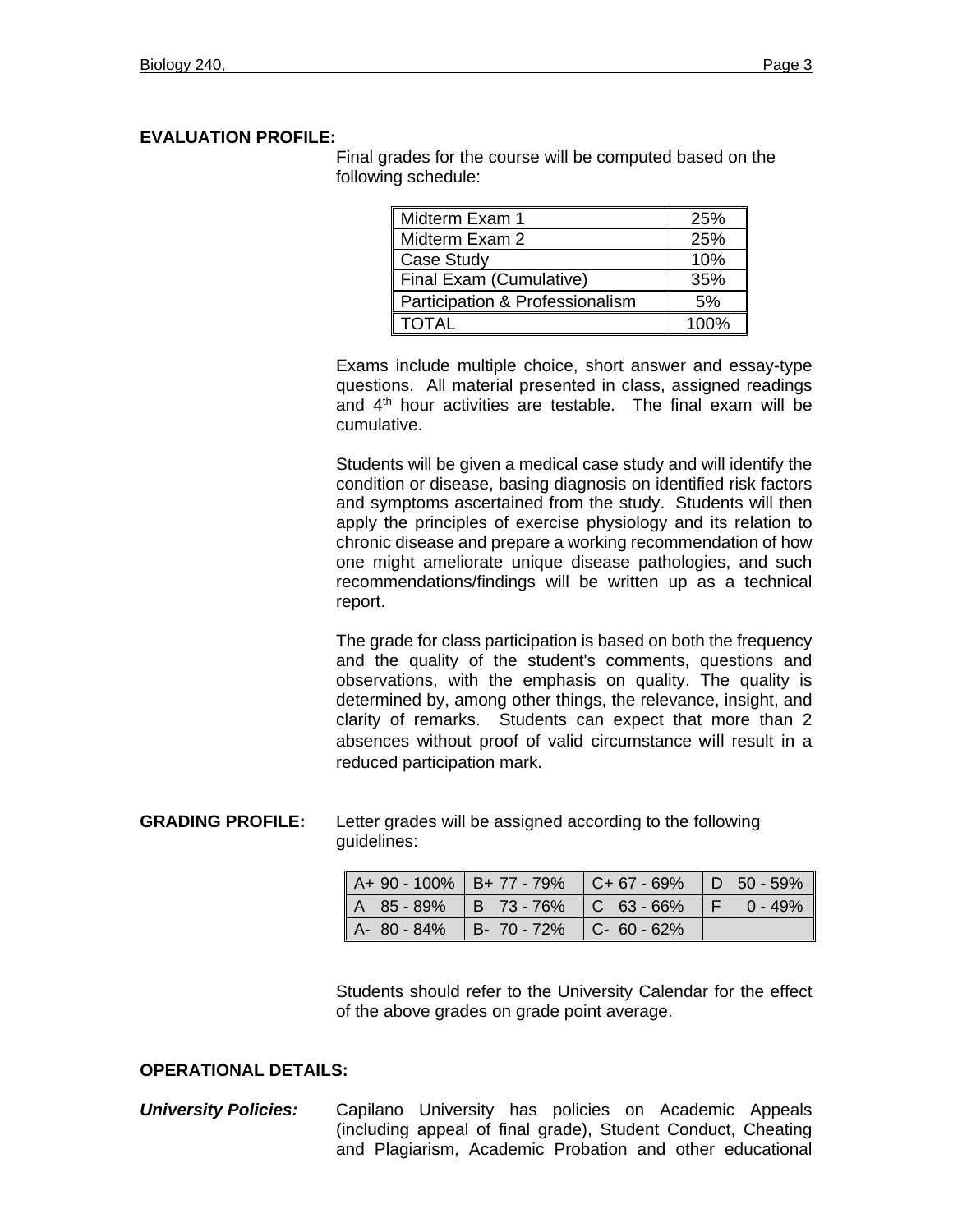issues. These and other policies are available on the University website.

### *Attendance:* The student is responsible for all information presented, including times of examinations and assignment deadlines.

*Missed Exams:* Normally, a score of zero will be given for a missed exam, test, quiz, etc. In some **exceptional** situations, the student will be permitted to write a make-up test. The date and timing of any make-up option is at the discretion of the instructor.

Options will only be offered to students if:

1. Circumstances are beyond the control of the student which resulted in the exam, test, quiz, etc. to be missed. Such circumstances include serious illness or injury, or death of close family member. A departmental "medical form" to be completed by both the student and his/her physician may be requested. A copy of the death certificate of a close family member may also be required.

Reasons do **NOT** include forgetting about the test, lack of preparation for the test, work-related or social obligations.

- 2. The student has notified the instructor (or the Pure and Applied Science office staff, if the instructor is not available) about the missed exam, test, quiz, etc. Such notification **MUST** occur in advance, if possible, or at the latest, on the day of the exam, test, quiz, etc.
- 3. Proof of the circumstances must be provided. Proper documentation of illness or injury requires a completed medical form (supplied by the department) by both the student and the physician. All documentation **must be submitted within 5 days** of the missed exam.
- 4. The student has been fully participating in the course up until the circumstances that prevented the writing of the exam, test, quiz, etc. **Fully participating means attending almost all classes and turning in all assignments in the course**.
- *Final Exam Period:* Students should note that the final exam period is from **(insert date)** *(including Saturday, (date)*, and that they can expect to write exams at any time during this period. Individual exam times will not normally be rescheduled because of holidays, work, or other commitments. While efforts are made to spread exams throughout the exam period, an individual's particular course combination may result in exams being scheduled close together, or spread widely through the entire exam period.
- *Cheating/Plagiarism:* Plagiarism (including the copying of any part of assignments and essays) is a serious offence and is a form of cheating.